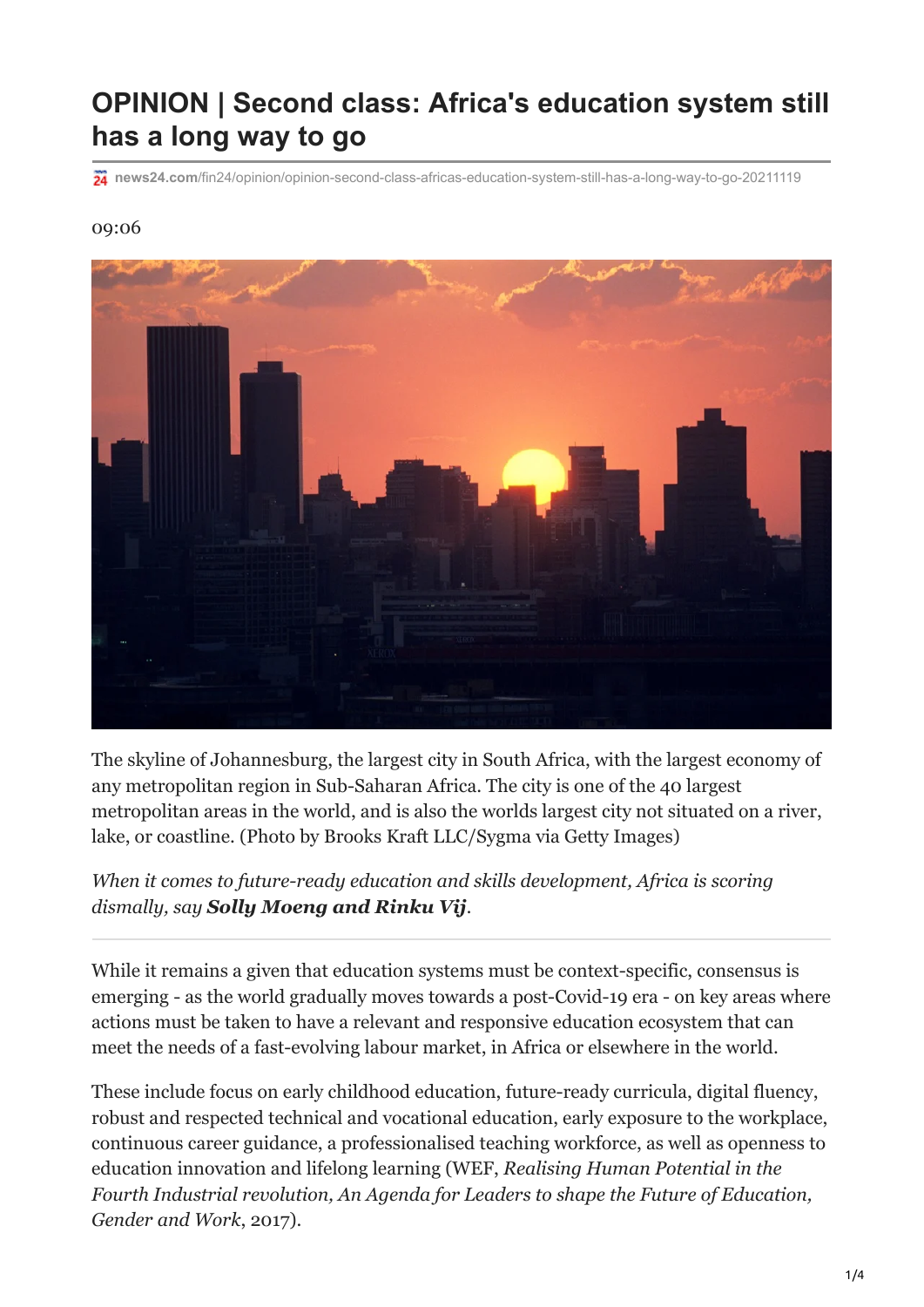Broadly speaking, Africa's education system has some way to go before it can be deemed to embody the above characteristics.

## **Invest in formative years**

The importance of early childhood education and quality preschool in the development of beneficial cognitive, and socio-behavioural skills, which are important for future learning abilities in the 4IR, have been well documented (World Bank, 2019). Globally, only half of all three- to 6-year-olds have access to preschool education. In low-income countries this share is one-fifth (World Bank, 2019).

In Malawi, less than 40% of three- to six-year-olds attend an early childhood education programme, while the share drops to 6% in Mali. In 2012, North America and Western Europe spent 8.8% of their education budgets on preschool education; in sub-Saharan Africa the share allocated was only 0.3% (World Bank, 2019).

In primary and secondary education, issues of access and quality loom large in Africa: about 50 million children are not going to school. Africa is also the only region in the world where the number of out-of-school adolescents has risen in recent years, partly because of rapid population growth among the poorest, who also have the lowest access to education.

Learning levels across sub-Saharan Africa are very low: less than 15% of primary school students pass a minimum proficiency threshold in mathematics, while the proportion in reading is lower than 10% (World Bank, *The Human capital Project in Africa*, 2018).

An international comparison of Education Quality made by Altinok et al. (2018) shows that Asian countries seem to outperform countries from other regions at primary and secondary level, followed by North America and Europe. Latin America, the Caribbean, and north Africa are the next best performers, followed by sub-Saharan Africa.

A future-ready education system must ensure that everyone has the basic digital skills to function in society, as well as opportunities to gain intermediate skills that improve employment and enable more meaningful uses of technology.

It encompasses providing children and young people at primary and secondary education level with early exposure to digital skills, computational thinking, skills needed to develop successful careers in the digital economy, creating multiple pathways for adults to build skills at different stages of life.

The situation regarding those factors is not the same across Africa. In fact, while some countries provide children and young people with good access to computers and the internet at school (Egypt, Mauritius, Morocco, and Rwanda are good examples), others do not perform as well (for example, Angola, Ghana, Liberia, Niger, Sierra Leone, and the Sudan).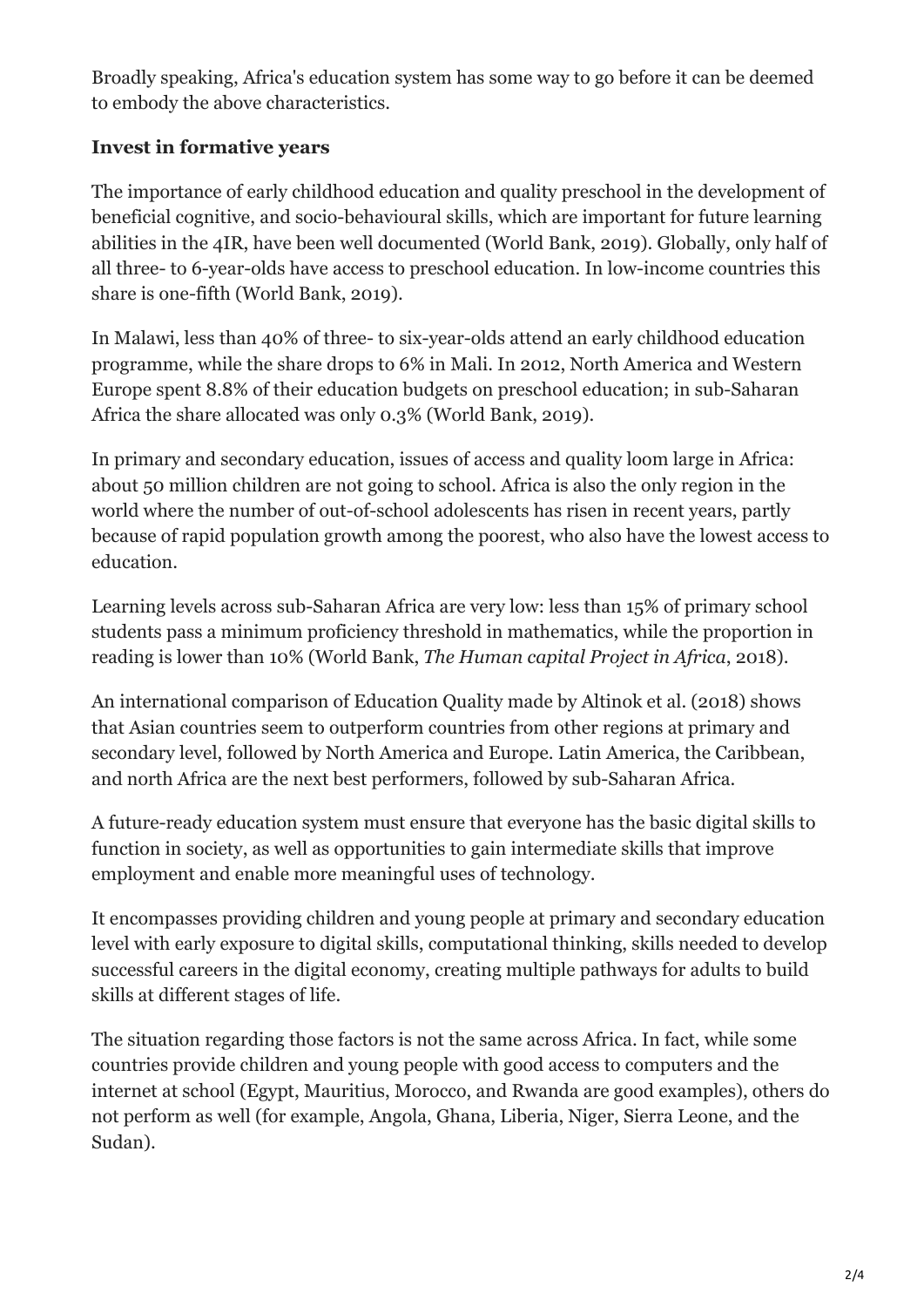A future-orientated Technical and Vocational Education and Training (TVET) education ecosystem requires access to well-developed and modern TVET qualifications; certification and credentialing systems based on agreed industry standards and the identified needs of both learners and employers, updated on a rolling basis to ensure continued relevance; and employer input into its design (WEF, 2017b).

Although there are significant positive efforts to strengthen them, the TVET systems in many African countries are characterised by under-resourced, obsolete or damaged infrastructure; inadequate inter-sectoral linkages; lack of labour management information systems; limited curricula; and inadequate human resources.

As a result, on average, executives think that the quality of vocational training in Africa is low (WEF, 2018b). In tertiary education, access and quality issues are also relevant. Currently, in sub-Saharan Africa, the gross tertiary enrolment ratio is 9% while the world average is 37% - even though African governments spend 20% of their budget on tertiary education, while the world average is 22%.

More than half of the countries considered in the 4IR readiness assessment do not have a university ranked in QS World University Ranking 2018 out of 972 universities. Only Egypt and South Africa stand out with, respectively, five and nine national universities appearing in this ranking (WEF, 2018b).

Moreover, there is an acute lack of Science, Technology, Engineering and Mathematics (STEM) graduates in Africa. Currently, African college graduates with a STEM degree represent a mere 2% of the continent's total university age population, but are increasingly needed across a wide variety of industries (WEF, *The Future of jobs and skills in Africa*, 2017c).

On average, executives think that scientists and engineers are hardly available in Africa.

They also think that it is difficult to attract and retain talented people from abroad to Africa (WEF, *Readiness for the Future of Production Report 2018*, 2018b).

Finally, the indicators on lifelong learning ecosystems are weaker in Africa compared to others. For example, on average, the unemployed do not benefit from a support system to reskill, and it is more difficult to find high-quality professional training services and companies that invest adequately in training and employee development in Africa (WEF, 2018b).

The skills and competencies needed to succeed in the 4IR are described by the WEF as "21st-century skills" (Soffel, 2016). They are a combination of foundational literacies (literacy, numeracy, scientific literacy, ICT literacy, financial literacy, cultural and civic literacy), soft competencies (critical thinking/problem solving, creativity, communication, collaboration) and character quality (curiosity, initiative, persistence/grit, adaptability, leadership, social and cultural awareness).

## **Low literacy rates**